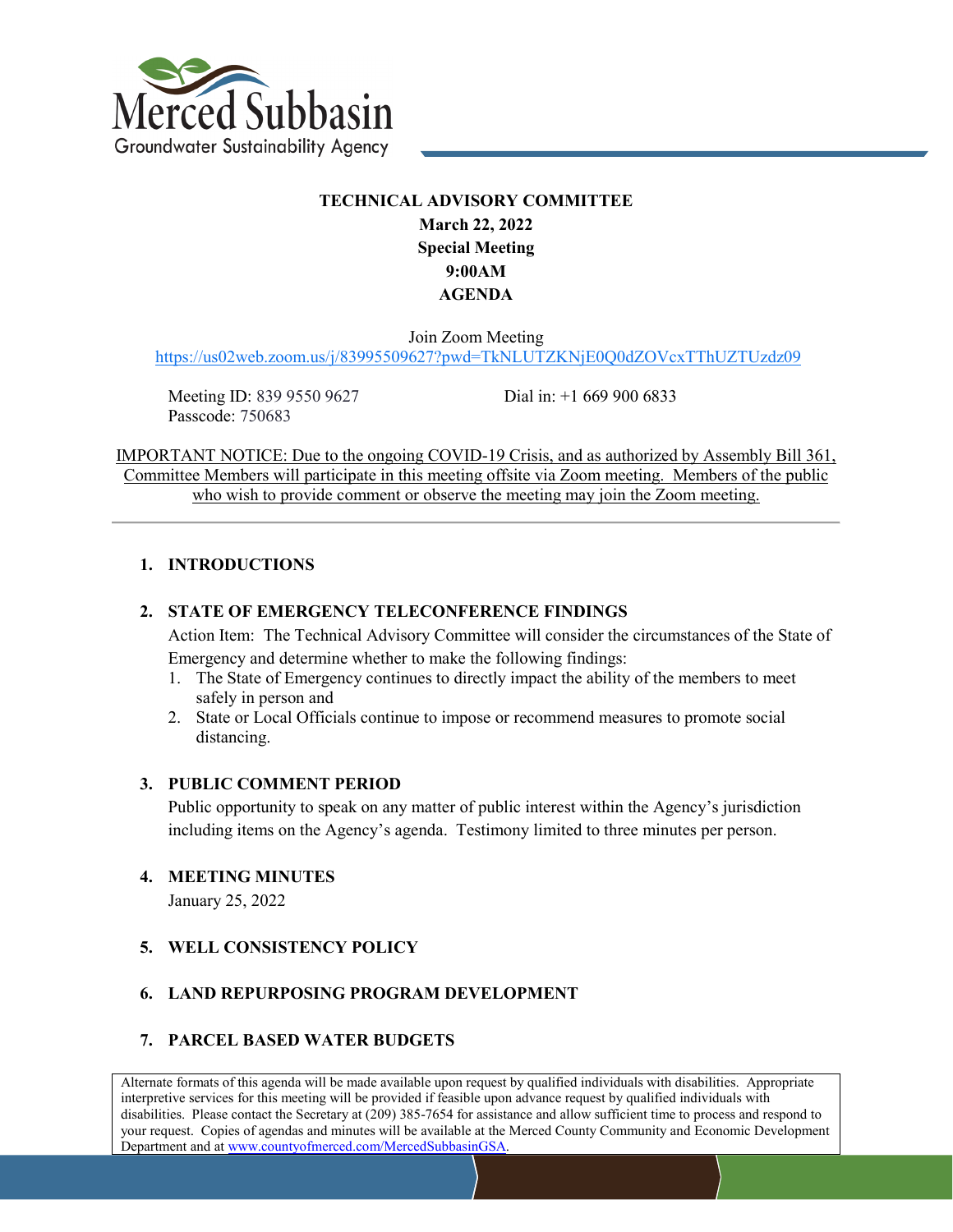### **8. PUBLIC ENGAGEMENT FOR ALLOCATION DISCUSSIONS**

### **9. NEXT MEETING**

### **10. ADJOURNMENT**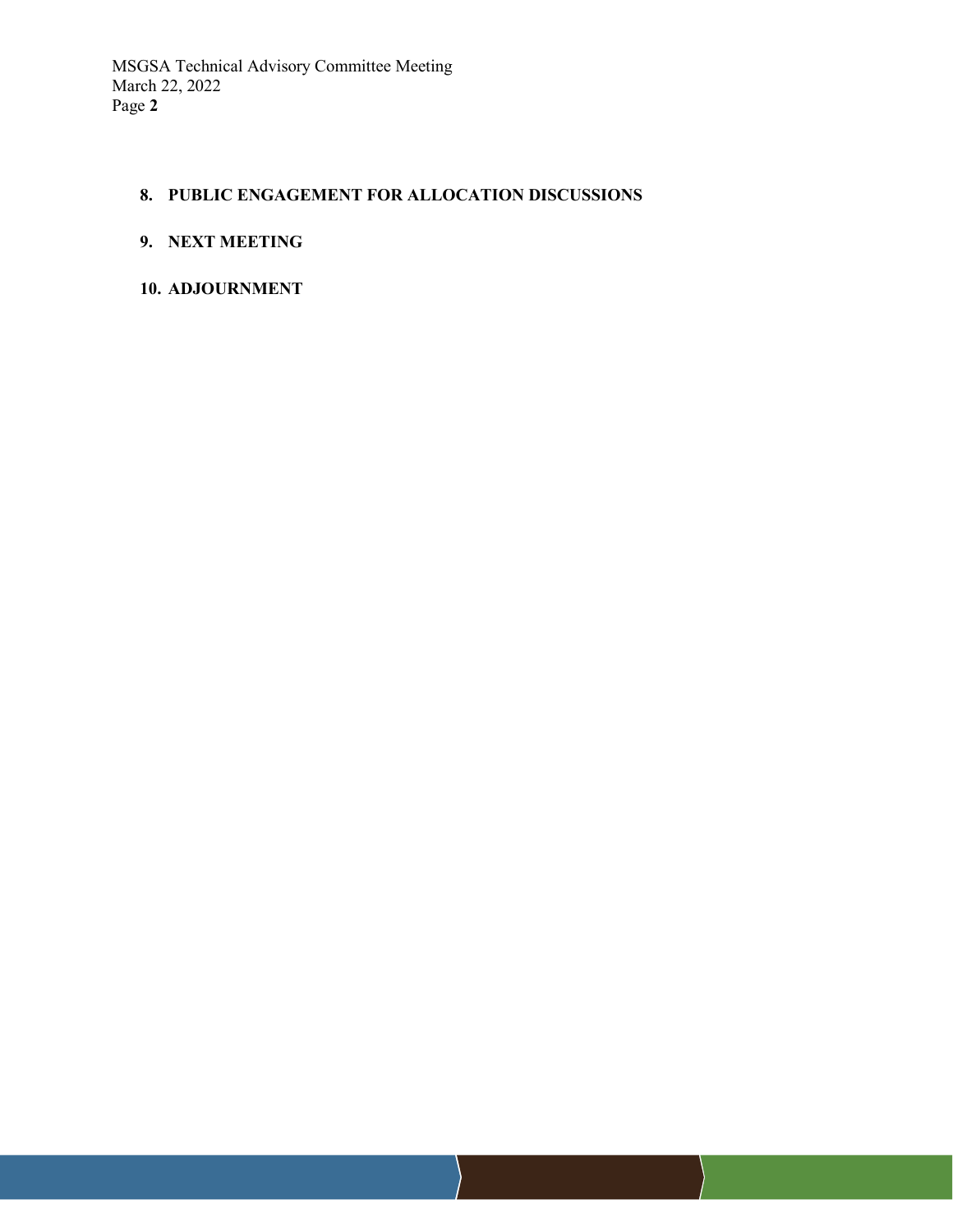### **MERCED SUBBASIN GROUNDWATER SUSTAINABILITY AGENCYJOINT MEETING OF THE TECHNICAL AND ADVISORY COMMITTEES MINUTES FOR MEETING OF JANUARY 25, 2022- SPECIAL MEETING**

The special meeting of the Technical and Advisory Committee for the Merced Subbasin Groundwater Sustainability Agency (GSA) was called to order at 10:00 a.m., on January 25, 2022 via Zoom Meeting due to the COVID-19 crisis and as authorized by Assembly Bill 361.

## **I. INTRODUCTIONS**

All attendees did roundtable introductions.

Committee-members Present: Michael Brasil Randal Edwards Lou Myers George Park Breanne Ramos Brad Samuelson Julia Berry

Consultants Present: Greg Young, Tully and Young Chris Heppner, EKI

Staff Present: Lacey McBride, Water Resources Manager Ana Muñiz-Laguna, Recording Secretary

# **II. STATE OF EMERGENCY TELECONFERENCE FINDINGS**

TAC to determine whether to make the findings:

- 1. The state of the emergency continues to directly impact the ability of the members to meet safely in person and
- 2. State or Local Officials continue to impose or recommend measures to promote social distancing.

**MOTION: M/S PARK – BERRY, AND CARRIED BY A VOTE OF 7 – 0, THE BOARD DETERMINES THE FINDINGS THAT THE STATE OF THE EMERGENCY CONTINUES TO DIRECTLY IMPACT THE ABILITY OF THE MEMBERS TO MEET SAFELY IN PERSON AND STATE OR LOCAL OFFICALS CONTINUE TO IMPOSE OR RECOMMEND MEASURES TO PROMOTE SOCIAL DISTANCING.** 

# **III. PUBLIC COMMENT PERIOD**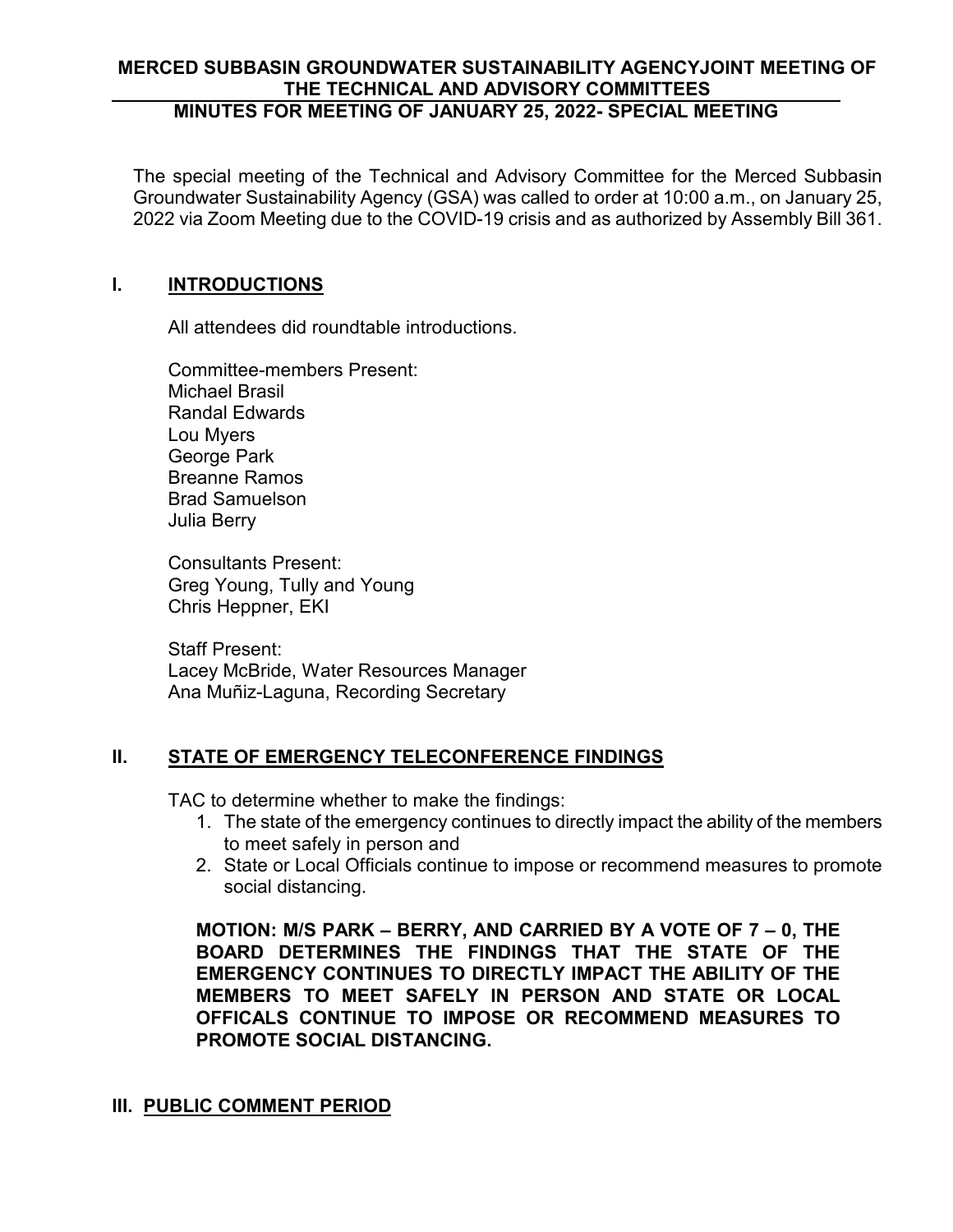**MERCED SUBBASIN GROUNDWATER SUSTAINABILITY AGENCY GOVERNING BOARD JPA Minutes – Joint Meeting of the Boards of Directors of the Merced Groundwater Subbasin Groundwater Sustainability Agencies- January 25, 2022 Page 2**

> Ms. Vicky Espinoza asked about workshop accessibility with non-English speakers and those in disadvantaged communities.

### **IV. MEETING MINUTES**

Minutes for November 19, 2021 were presented to the committee and no edits were suggested.

### **MOTION: M/S BERRY – PARK, AND CARRIED BY A VOTE OF 7 – 0, THE BOARD APPROVES THE MINUTES FROM THE NOVEMBER 19, 2021 MEETING.**

## **V. DWR COMMENTS ON MERCED GSP**

Mr. Greg Young, consultant with Tully and Young, discussed DWR comments on the Merced Groundwater Sustainability Plan (GSP) and deficiencies identified by DWR in the Merced GSP. Discussed near-term funding versus longer term funding solutions and debated pros and cons to each.

Committee-member Brad Samuelson suggested focus be on disadvantaged communities and proposed selling bonds to provide funding against Proposition 218 fees. Recommended Technical and Advisory Committee (TAC) decisions and strategies be taken to the GSA Board to be presented by a member of the TAC.

# **VI. LAND REPURPOSING PROGRAM DEVELOPMENT**

Mr. Chris Heppner with EKI presented on the Land Repurposing Landowner Survey results and discussed results and target areas.

Committee-member Lou Myers recommended sending landowners an application or updated survey to find out how much acreage landowners would be willing to fallow and for how much. Suggested using County tax roll records to send out.

Ms. Espinoza proposed an increased reach to achieve diversity of land owners.

Committee-member George Park advised being mindful of timelines and timeframe issues.

Committee-member Samuelson proposed irrigated land could be identified as a target on County tax roll.